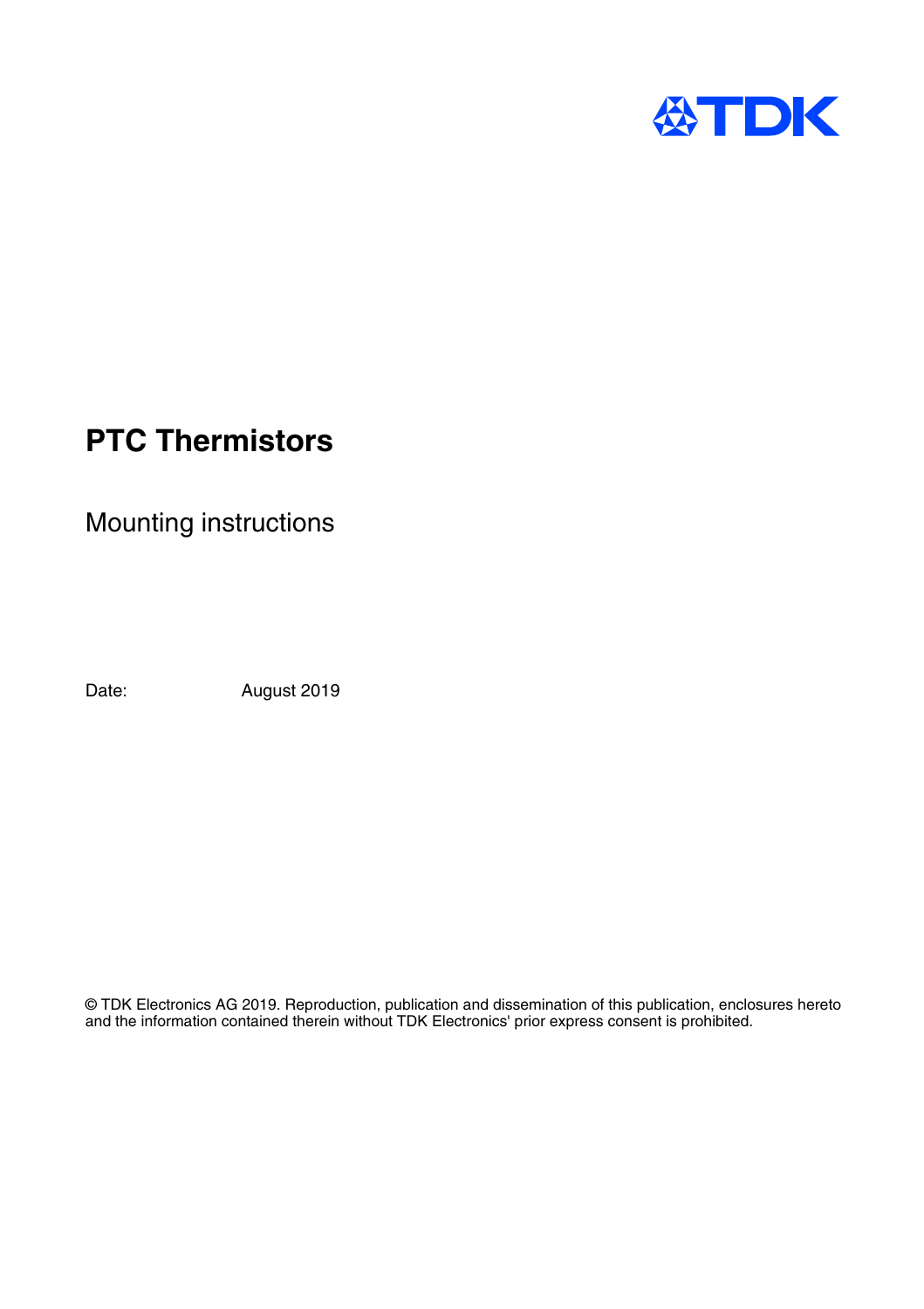

#### **1 Soldering**

#### **1.1 Leaded PTC thermistors**

Leaded PTC thermistors follow the solderability requirements of IEC 60068-2-20.

During soldering, care must be taken that the thermistors are not damaged by excessive heat. The following maximum temperatures, maximum time spans and minimum distances have to be observed:

|                                 | Solder containing lead                                  | Lead-free solder                                      |
|---------------------------------|---------------------------------------------------------|-------------------------------------------------------|
|                                 | (SnPb 60/40)                                            | (Sn96.5Ag3Cu0.5)                                      |
| Solderability                   | Solder bath temperature 230 °C<br>Soldering time 3 s    | Solder bath temperature 245 °C<br>Soldering time 3 s  |
| Resistance to<br>soldering heat | Soldering iron temperature 350 °C<br>Soldering time 3 s | Solder bath temperature 260 °C<br>Soldering time 10 s |

Distance to thermistor has to be ≥6 mm. Under more severe soldering conditions the resistance may change. Soldering conditions for wave soldering are given in chapter 1.4.1.

### **1.2 Leadless PTC thermistors**

The electrode of leadless PTC thermistors that are not classified as SMD components are optimized for pressure contact systems and are not solderable.

# **1.3 SMD PTC thermistors**

Soldering conditions for wave soldering are given in chapter 1.4.1., for reflow soldering in chapter 1.4.2.

### **1.3.1 Termination of SMD chip PTC thermistors**

(Sizes 0402, 0603, 0805, 1210)



As shown in the figure above, the termination consists of multiple layers. A primary contacting system is applied for electrical contact. "Leaching" is prevented by a nickel barrier layer. The outer tin coating prevents corrosion of the nickel and ensures good component solderability.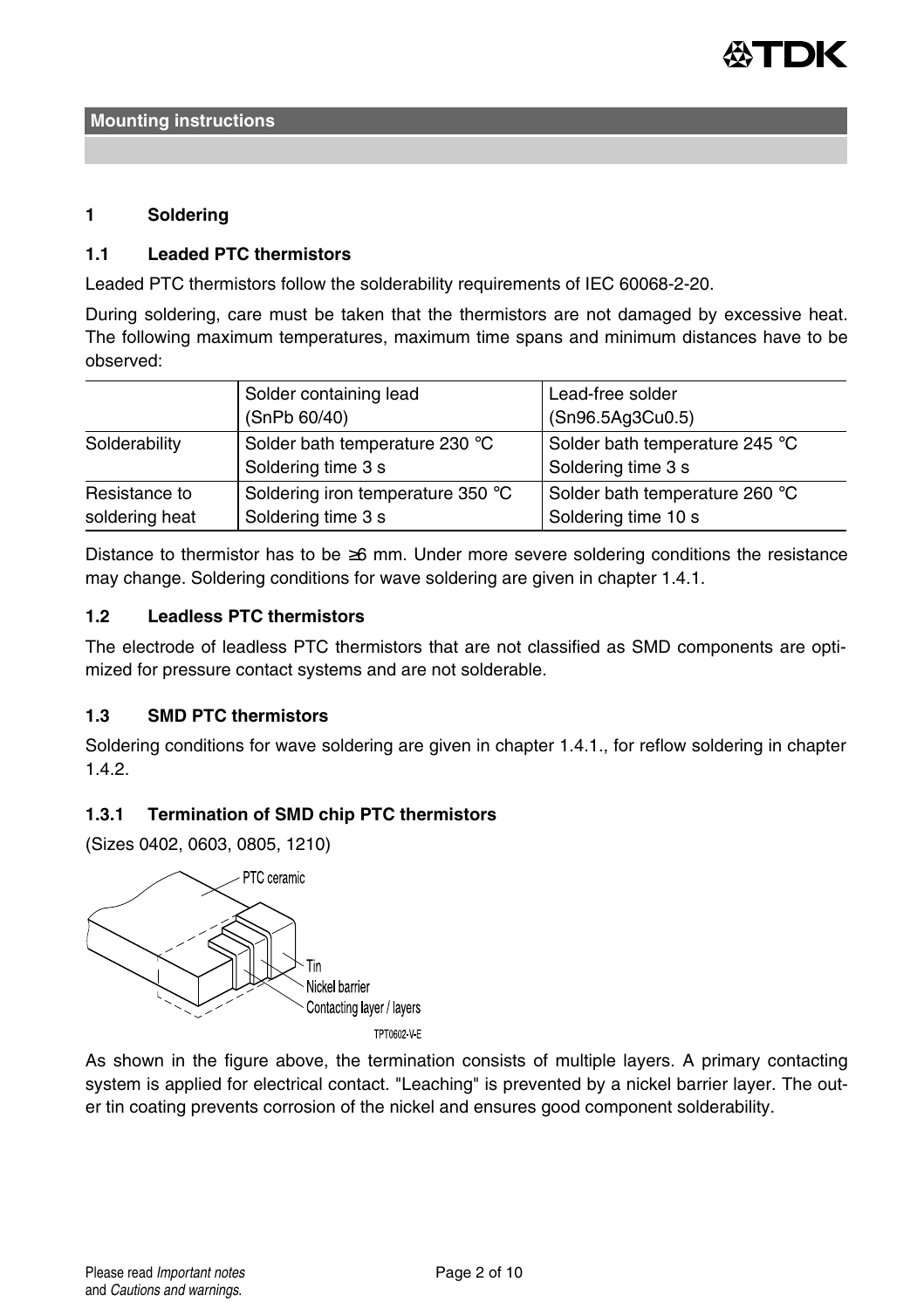

## **1.3.2 Test methods for wetting and resistance to soldering heat**

## **a) Solder bath method according to IEC 60068-2-58**

Applicable for SMD components with wire or tag terminations. In case the SMD-component does not have a completely closed housing, only the wires or tags may be immersed into the solder bath.

|                                 | Lead-free solder<br>(Sn96.5Ag3Cu0.5)           | Solder containing lead<br>(SnPb 60/40)         |
|---------------------------------|------------------------------------------------|------------------------------------------------|
| Wetting test                    | Bath temperature 250 °C<br>Soldering time 3 s  | Bath temperature 215 °C<br>Soldering time 3 s  |
| Resistance to<br>soldering heat | Bath temperature 260 °C<br>Soldering time 10 s | Bath temperature 260 °C<br>Soldering time 10 s |

## **b) Solder reflow method according to IEC 60068-2-58**

Applicable for chip-style SMD components. Reflow temperature profile is stated in IEC 60068-2-58, 8.1.2.1 for wetting test and 8.1.2.2 for resistance to soldering heat test.

|                                 | Lead-free solder<br>(Sn96.5Ag3Cu0.5)                                            | Solder containing lead<br>(SnPb 60/40) |
|---------------------------------|---------------------------------------------------------------------------------|----------------------------------------|
| Wetting test                    | Peak temperature 225  235 °C   Peak temperature 215 °C<br>Duration maximum 20 s | Duration maximum 10 s                  |
| Resistance to<br>soldering heat | Peak temperature 245  255 °C   Peak temperature 235 °C<br>Duration maximum 20 s | Duration maximum 30 s                  |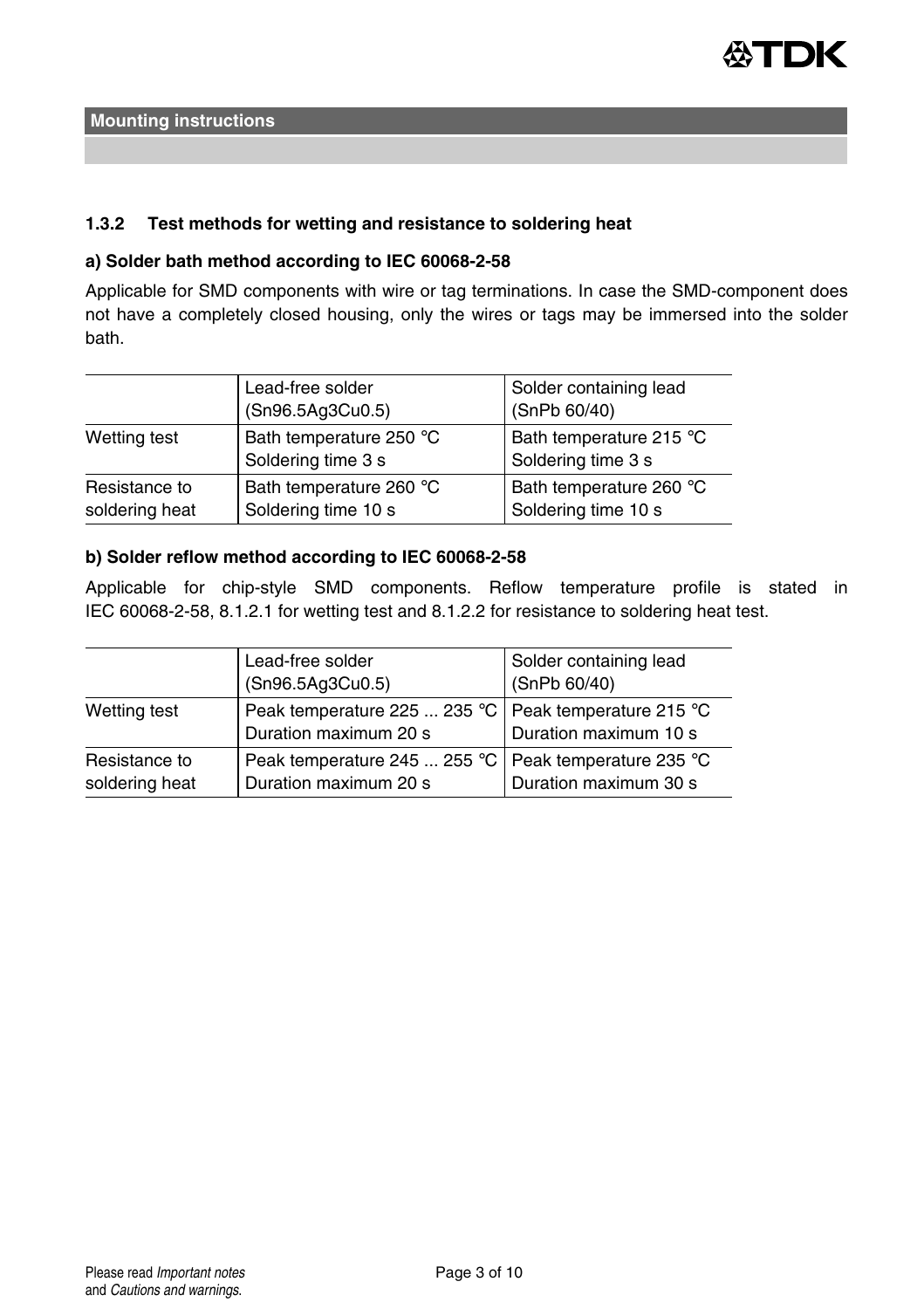

### **1.3.3 Placement and orientation of SMDs on PCB**

## **a) Component placement**

Incorrect



It is recommended that the PC board should be held by means of some adequate supporting pins such as shown left to prevent the SMDs from being damaged or cracked.





KKE0267-U-E

SMD breakage probability

due to stress at a breakaway

## **b) Cracks**

SMDs located near an easily warped area



- $O =$  correct
- $\times$  = incorrect
- $\Delta$  = incorrect (under certain conditions)
- $\overline{\mathbf{u}}$ ⊼  $\circ$  $\Box$ oЩ

KKE0268 3 E

# **c) Component orientation**



Incorrect orientation

Locate chip horizontal to the direction in which stress acts



Correct orientation KKE0269-B-E

When placing a component near an area which is apt to bend or a grid groove on the PC board, it is advisable to have both electrodes subjected to uniform stress, or to position the component's electrodes at right angles to the grid groove or bending line.

Choose a mounting position that minimizes the stress imposed on the chip during flexing or bending of the board.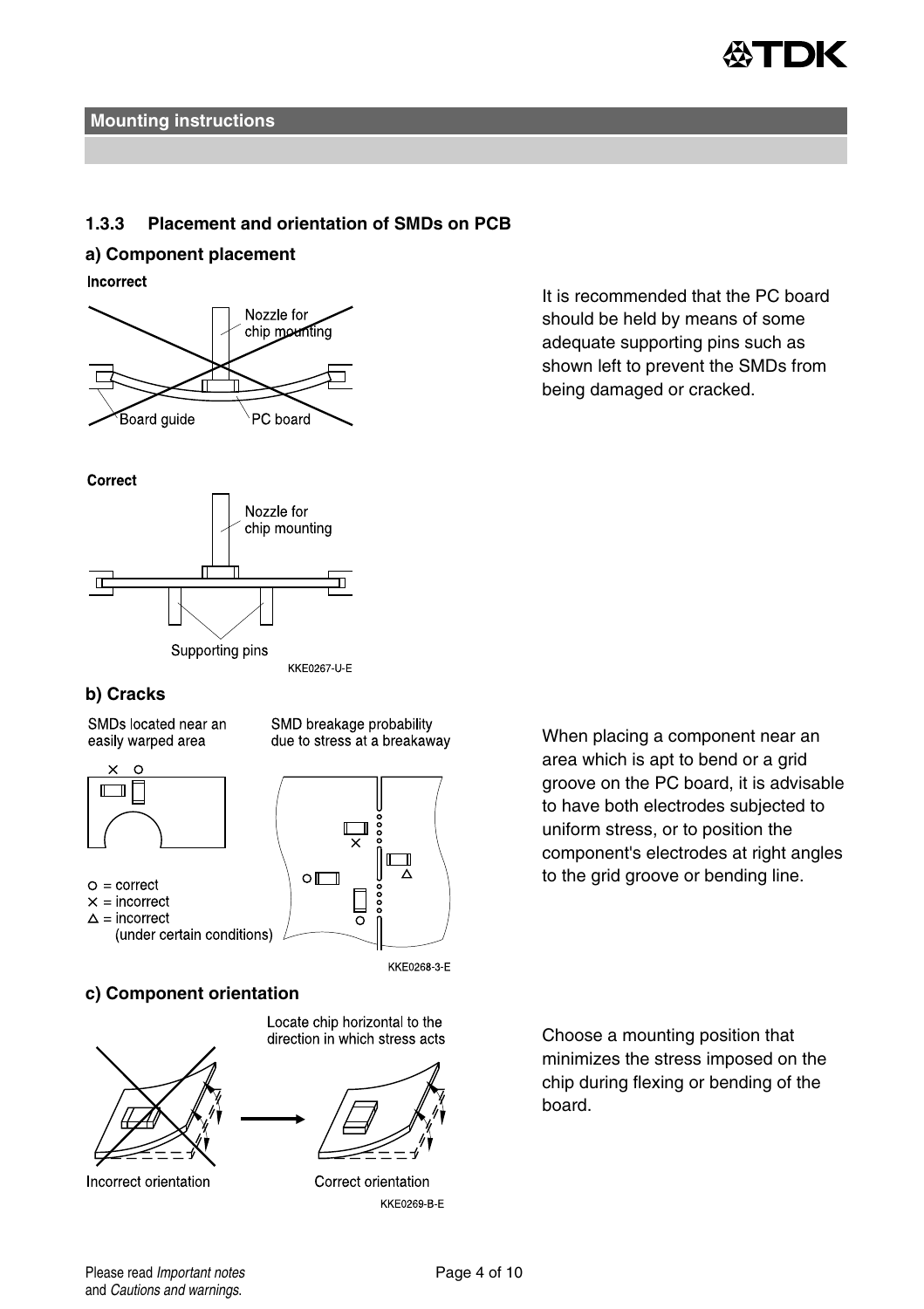

### **d) Component position**

SMD located with one pad closer to the screw with high heat dissipation



SMD located with pads symmetrically oriented to the screw with high heat dissipation



Incorrect orientation

Correct orientation TPT1063-9-F Avoid mounting SMDs in the proximity of parts or materials which cause unsymmetrical heat dissipation from the SMD (e.g. screws, metal pins or thick leads). If this cannot be avoided, the orientation of the SMD should ensure that heat disipation from both pads is equal.

## **1.4 Soldering profiles**

# **1.4.1 Wave soldering**

Recommended temperature profile for wave soldering following IEC 61760-1. Applicable for leaded PTCs and selected SMD PTCs.

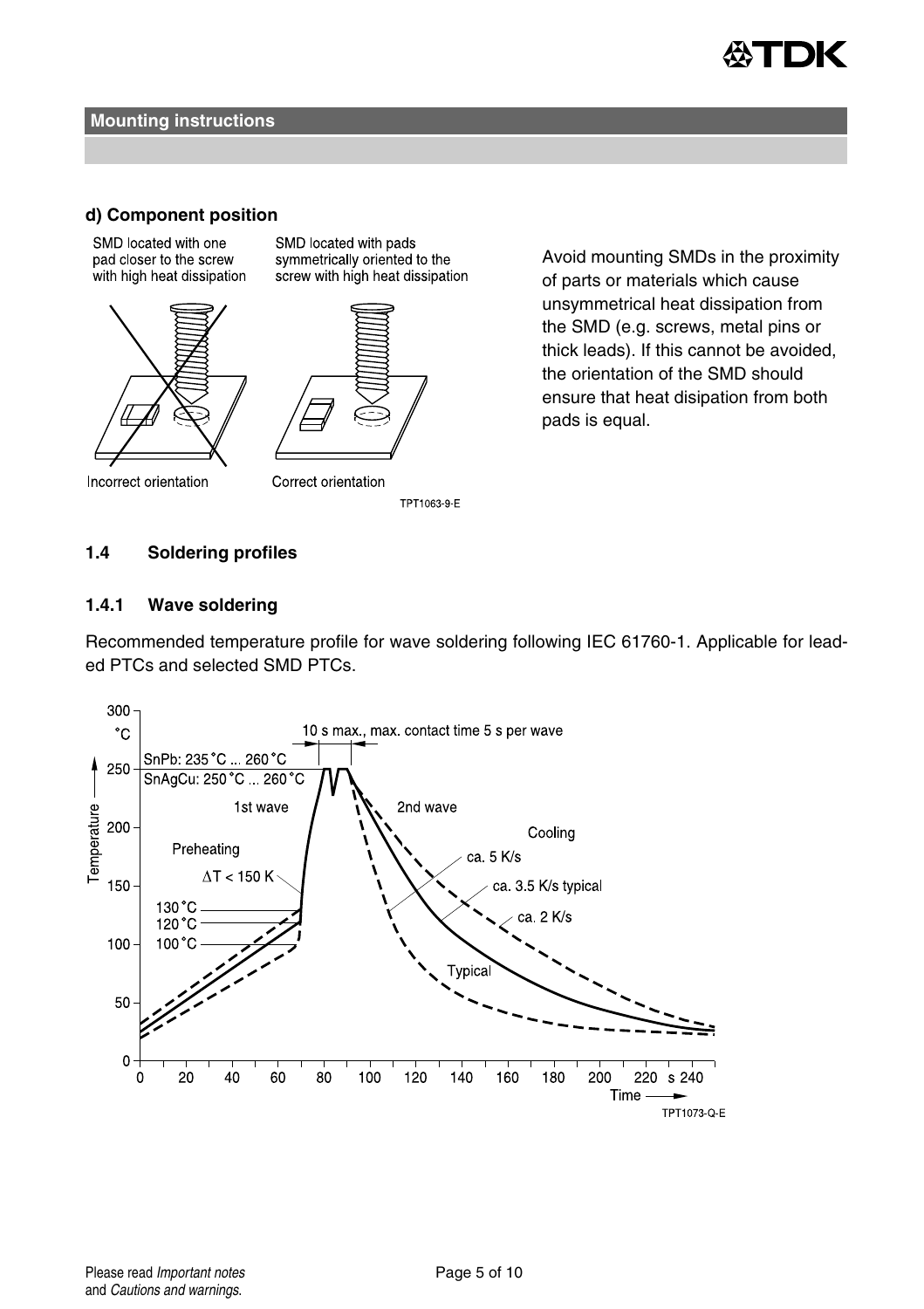

# **1.4.2 Reflow soldering**

Recommended temperature characteristic for reflow soldering following JEDEC J-STD-020D



| <b>Profile feature</b>                  |                                                        | Sn-Pb eutectic assembly      | Pb-free assembly             |
|-----------------------------------------|--------------------------------------------------------|------------------------------|------------------------------|
| Preheat and soak                        |                                                        |                              |                              |
| - Temperature min                       | $T_{\sf smin}$                                         | 100 $\degree$ C              | 150 $\degree$ C              |
| - Temperature max                       | $I_{\rm smax}$                                         | 150 $\degree$ C              | 200 $°C$                     |
| - Time                                  | $\mathfrak{t}_{\sf smin}$ to $\mathfrak{t}_{\sf smax}$ | 60120s                       | 60180s                       |
| Average ramp-up rate                    | ${\mathsf T}_{\sf smax}$ to ${\mathsf T}_{\sf p}$      | $3^{\circ}$ C/s max.         | $3^{\circ}$ C/s max.         |
| Liquidous temperature                   | Т,                                                     | 183 °C                       | 217 $\degree$ C              |
| Time at liquidous                       | tı.                                                    | 60150s                       | 60150s                       |
| Peak package body temperature           | T <sub>0</sub> <sup>1</sup>                            | 220 °C  235 °C <sup>2)</sup> | 245 °C  260 °C <sup>2)</sup> |
| Time $(t_P)^3$ within 5 °C of specified |                                                        | $20 s^{3}$                   | $30 s^{3}$                   |
| classification temperature $(T_c)$      |                                                        |                              |                              |
| Average ramp-down rate                  | $\overline{T}_{\text{o}}$ to $T_{\text{smax}}$         | $6^{\circ}$ C/ s max.        | $6^{\circ}$ C/s max.         |
| Time 25 $\degree$ C to peak temperature |                                                        | max. 6 minutes               | max. 8 minutes               |

1) Tolerance for peak profile temperature  $(T_P)$  is defined as a supplier minimum and a user maximum.

2) Depending on package thickness. For details please refer to JEDEC J-STD-020D.

3) Tolerance for time at peak profile temperature  $(t_P)$  is defined as a supplier minimum and a user maximum.

**Note:** All temperatures refer to topside of the package, measured on the package body surface. Number of reflow cycles: 3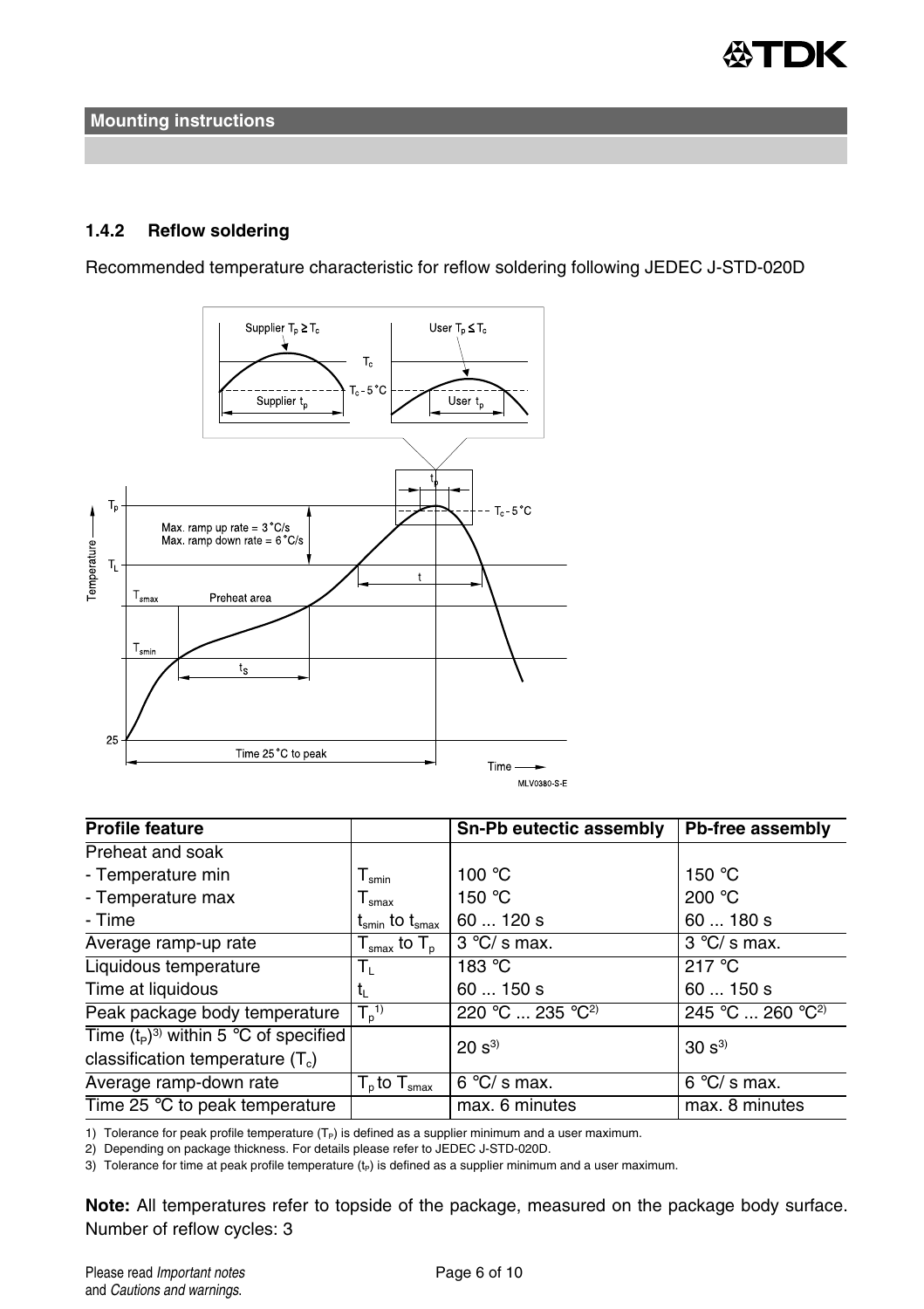

# **1.4.3 Flow soldering**

Recommended temperature profile for flow soldering based on IEC 61760-1. Applicable for selected SMD PTCs.



<sup>1)</sup> In the case of repeated soldering, the accumulated soldering time should not exceed 10 seconds and maximum temperature should not exceed 260 °C.

# Preheating:  $150 \pm 10$  °C, 60 ... 120 seconds

Insufficient preheating may damage ceramic (cracks). The difference between preheating temperatures and maximum temperature should be 100 °C.

Soldering: 250 °C, 3 seconds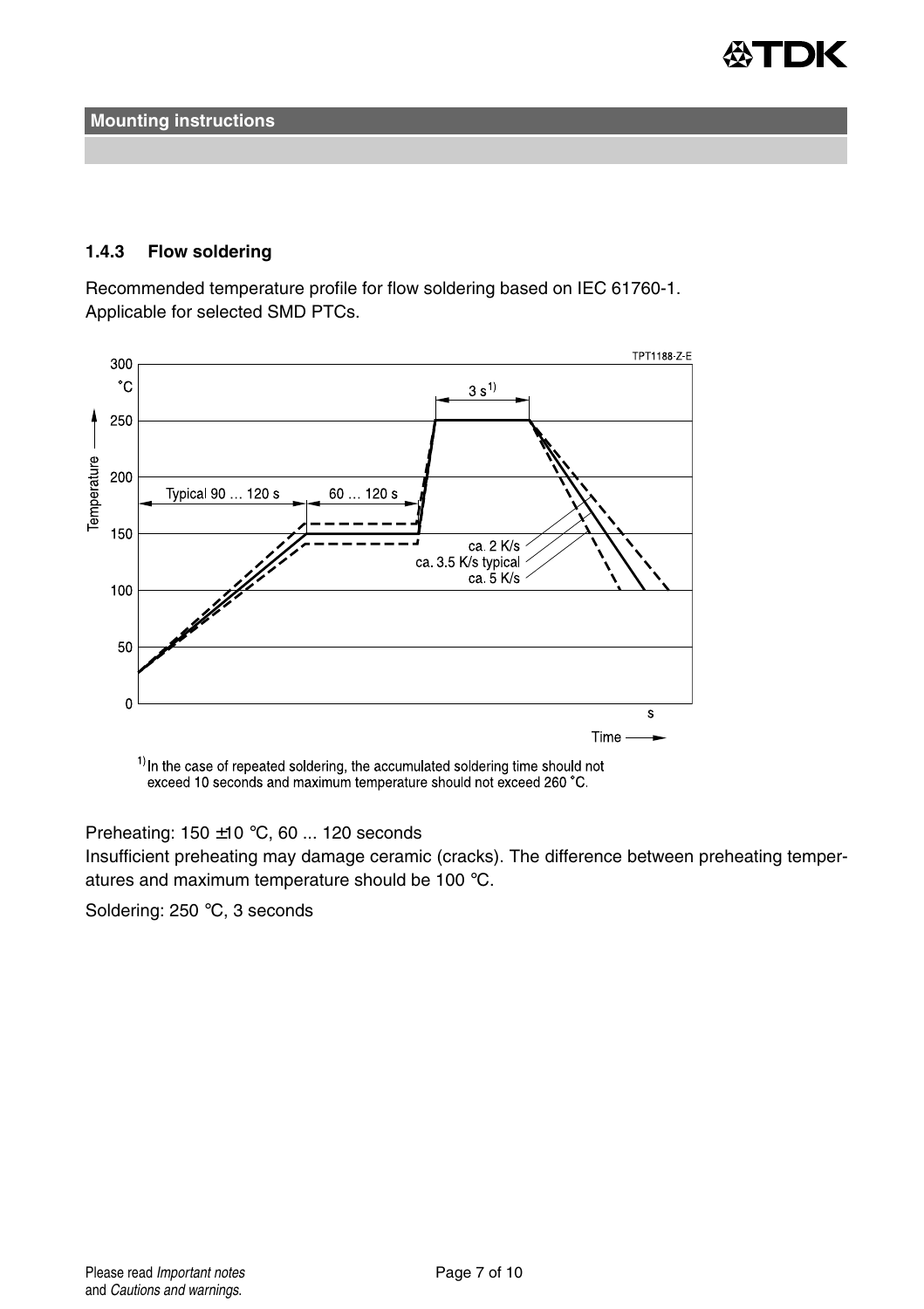

# **1.4.4 Solder joint profiles for SMD chip PTC thermistors**





Too much solder Pad geometry too large

**KKE0071 A E** 

# **2 Storage of PTC thermistors**

PTC thermistors should be used after shipment from TDK Electronics within the time specified: Use thermistor within the following period after delivery:

| Through-hole devices (housed and leaded PTCs)                             | 24 months |
|---------------------------------------------------------------------------|-----------|
| Motor protection sensors, glass-encapsulated sensors and probe assemblies | 24 months |
| Telecom pair and quattro protectors (TPP, TQP)                            | 24 months |
| Leadless PTC thermistors for pressure contacting                          | 12 months |
| Leadless PTC thermistors for soldering                                    | 6 months  |
| SMDs in EIA sizes 3225 and 4032, and for PTCs with metal tags             | 24 months |
| SMDs in EIA sizes 0402, 0603, 0805 and 1210                               | 12 months |
|                                                                           |           |

The parts are to be left in the original packing.

| Storage temperature: | $-25$ + 45 °C                                               |
|----------------------|-------------------------------------------------------------|
| Relative humidity:   | $\leq$ 75% annual average, $\leq$ 95% on 30 days in a year, |
|                      | dew precipitation is inadmissible                           |

The solderability of the external electrodes may be deteriorated if SMDs are stored where they are exposed to high humidity, dust or harmful gas (hydrogen chloride, sulfuric acid gas or hydrogen sulfide).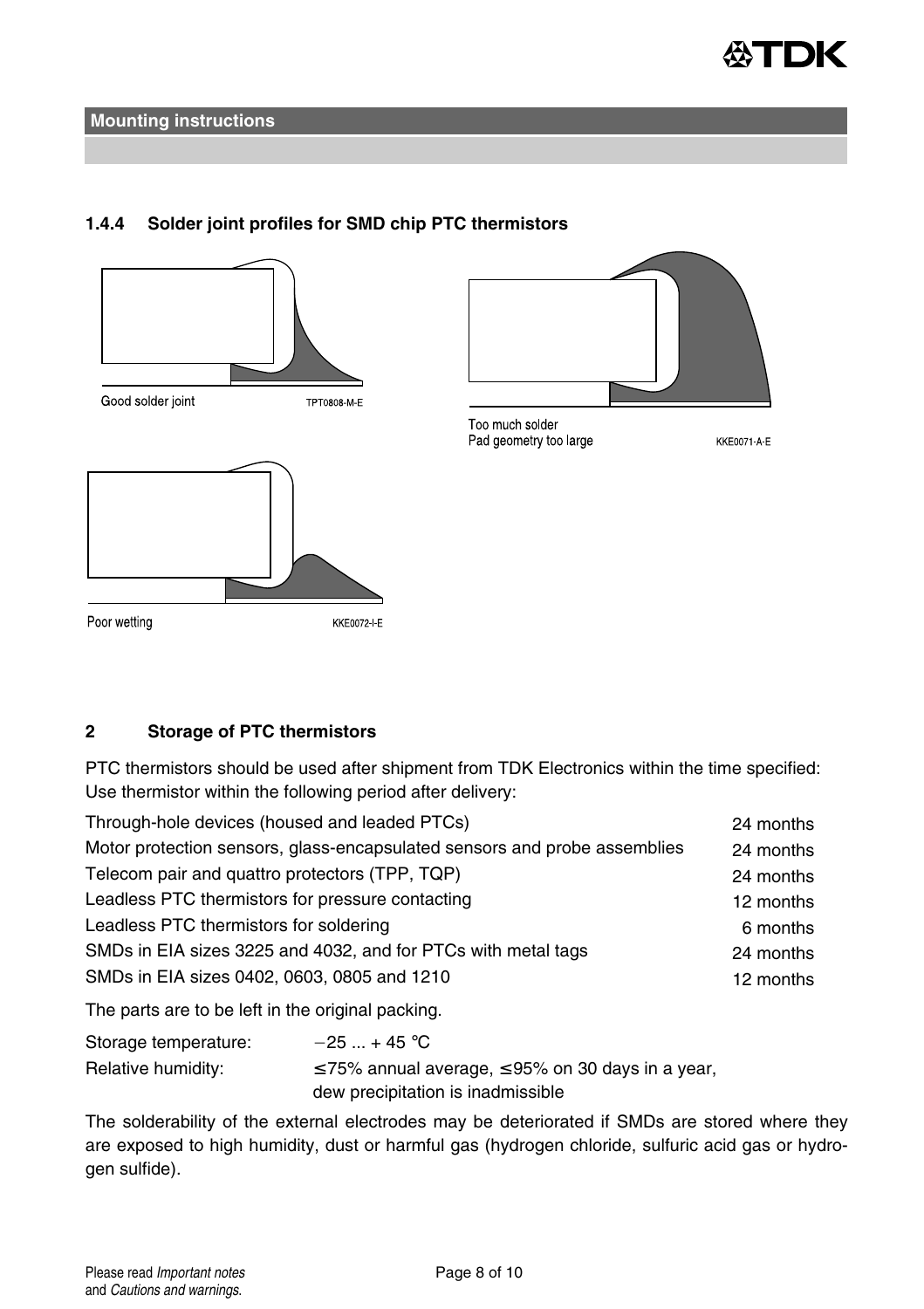

Do not store SMDs where they are exposed to heat or direct sunlight. Otherwise, the packing material may be deformed or SMDs may stick together, causing problems during mounting.

After opening the factory seals, such as polyvinyl-sealed packages, it is recommended to use the components as soon as possible.

## **3 Conductive adhesion**

An alternative to soldering is the gluing of thermistors with conductive adhesives. The benfit of this method is that it involves no thermal stress. The adhesives used must be chemically inert and suitable for the temperatures arising at the surface of the thermistor.

## **4 Clamp contacting**

Pressure contacting by springs is required for applications involving frequent switching and high turn-on powers. Soldering is not allowed for such applications in order to avoid operational failure in the long term. Therefore, PTC thermistors for heating and motor starting have metallized surfaces for clamp contacting.

The minimum force and pressure of the clamping contacts pressing against the PTC must be 10 N and 50 kPa, respectively. In case the assembly is exposed to mechanical shock and/ or vibration this force should be higher in order to avoid movement of the PTC during operation.

### **5 Robustness of terminations**

The leads meet the requirements of IEC 60068-2-21. They may not be bent closer than 4 mm from the solder joint on the thermistor body or from the point at which they leave the feedthroughs. During bending, any mechanical stress at the outlet of the leads must be removed. The bending radius should be at least 0.75 mm.

| Tensile strength:<br>Test Ua1:                                                           |  |
|------------------------------------------------------------------------------------------|--|
| Leads                                                                                    |  |
| $\varnothing$ $\leq$ 0.5 mm = 5 N                                                        |  |
| $\varnothing$ > 0.5 mm = 10 N                                                            |  |
| Bending strength: Test Ub:                                                               |  |
| Two 90°-bends in opposite directions at a weight of 0.25 kg.                             |  |
| Torsional strength: Test Uc: severity 2                                                  |  |
| The lead is bent by 90 $^{\circ}$ at a distance of 6 to 6.5 mm from the thermistor body. |  |
| The bending radius of the leads should be approx. 0.75 mm. Two torsions of               |  |
| 180 $^{\circ}$ each (severity 2).                                                        |  |